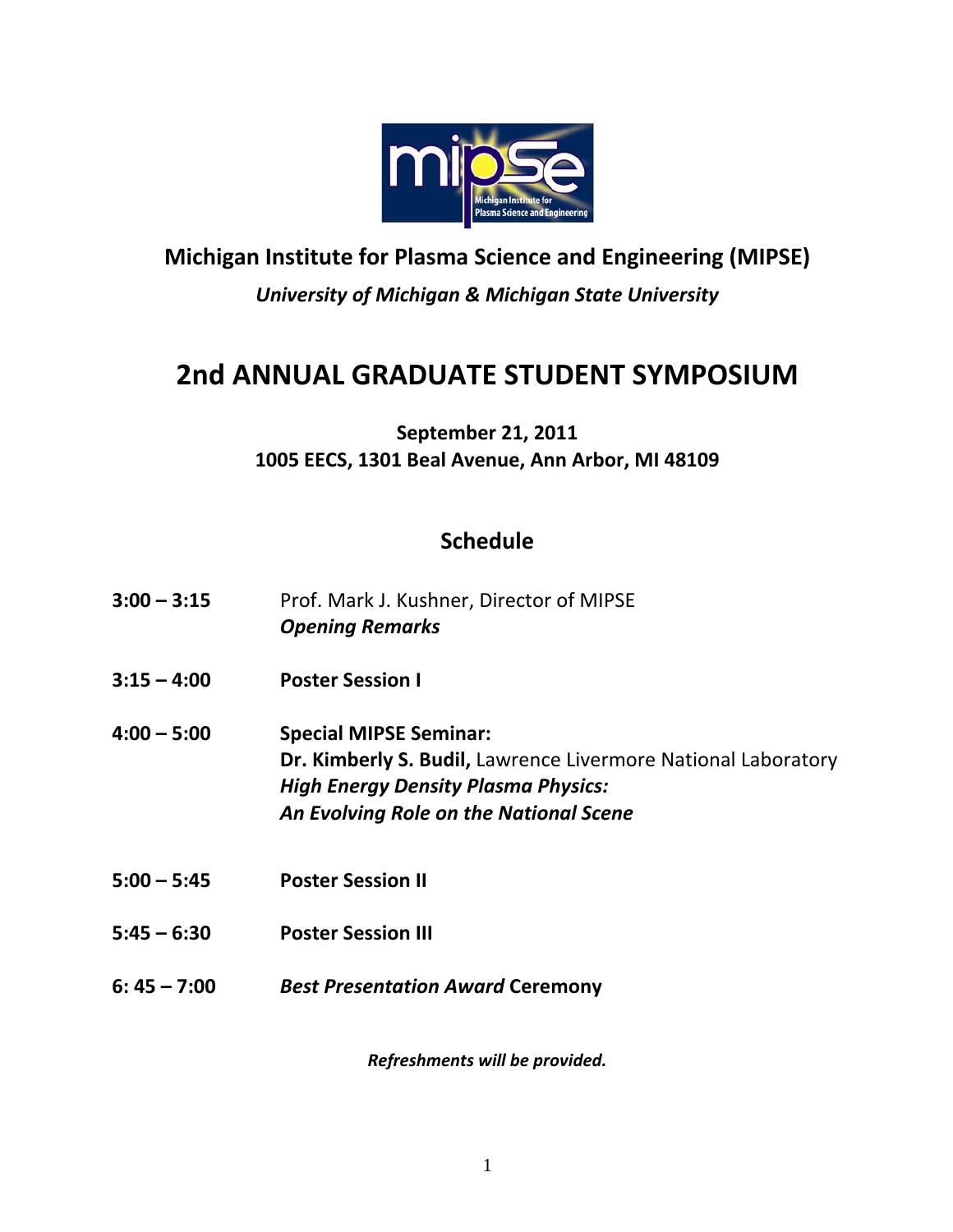### **Poster Session I**

- 1‐01 **Rachel Young,** University of Michigan *Collisions between Red Giant Stars and Active Galactic Nuclei Accretion Disks*
- 1‐02 **Benjamin Yee,** University of Michigan *Intra‐Pulse Rotational Spectroscopy for Pulsed‐Nanosecond Discharges*
- 1‐03 **Michael Logue,** University of Michigan *Ion Energy Distributions in Pulsed Inductively‐Coupled Plasmas Having a Pulsed Boundary Electrode*
- 1‐04 **Dzung Tran,** Michigan State University *Microwave Plasma‐Assisted Etching for Smoothing Polycrystalline Diamond Films*
- 1‐05 **Yiting Zhang,** University of Michigan *Development of Ion Energy Angular Distributions through the Pre‐sheath and Sheath in Partial Pulsed Dual‐Frequency Capacitively Coupled Plasmas*
- 1‐06 **Carlos Di Stefano,** University of Michigan *Spike Morphology in Supernova‐Relevant Hydrodynamics Experiments*
- 1‐07 **Will Schumaker,** University of Michigan *Ultrafast Electron Radiography of Magnetic Fields in High‐Intensity Laser‐Solid Interactions*
- 1‐08 **Paul Cummings,** University of Michigan *Computational Methods for Simulating the Generation of Synchrotron‐Like Radiation in Laser Wakefield Acceleration Experiments*
- 1‐09 **Peiyao Liu,** Michigan State University *Atmospheric Pressure Microwave‐Powered Microplasma Source*
- 1‐10 **Bradley Sommers,** University of Michigan *Nonlinear Oscillations of Levitated Gas Bubbles and Their Impact on Plasma Formation in Water*
- 1‐11 **David Liaw,** University of Michigan *Simulation of Self‐Neutralization Techniques for Charged Particle Thrusters on Nanospacecraft*
- 1‐12 **Yajun Gu,** Michigan State University *Microwave Plasma Assisted CVD Reactor Design For High Deposition Rate Diamond Synthesis*
- 1‐13 **Christine Krauland,** University of Michigan *Reverse Radiative Shock Experiments on the OMEGA‐60 Laser*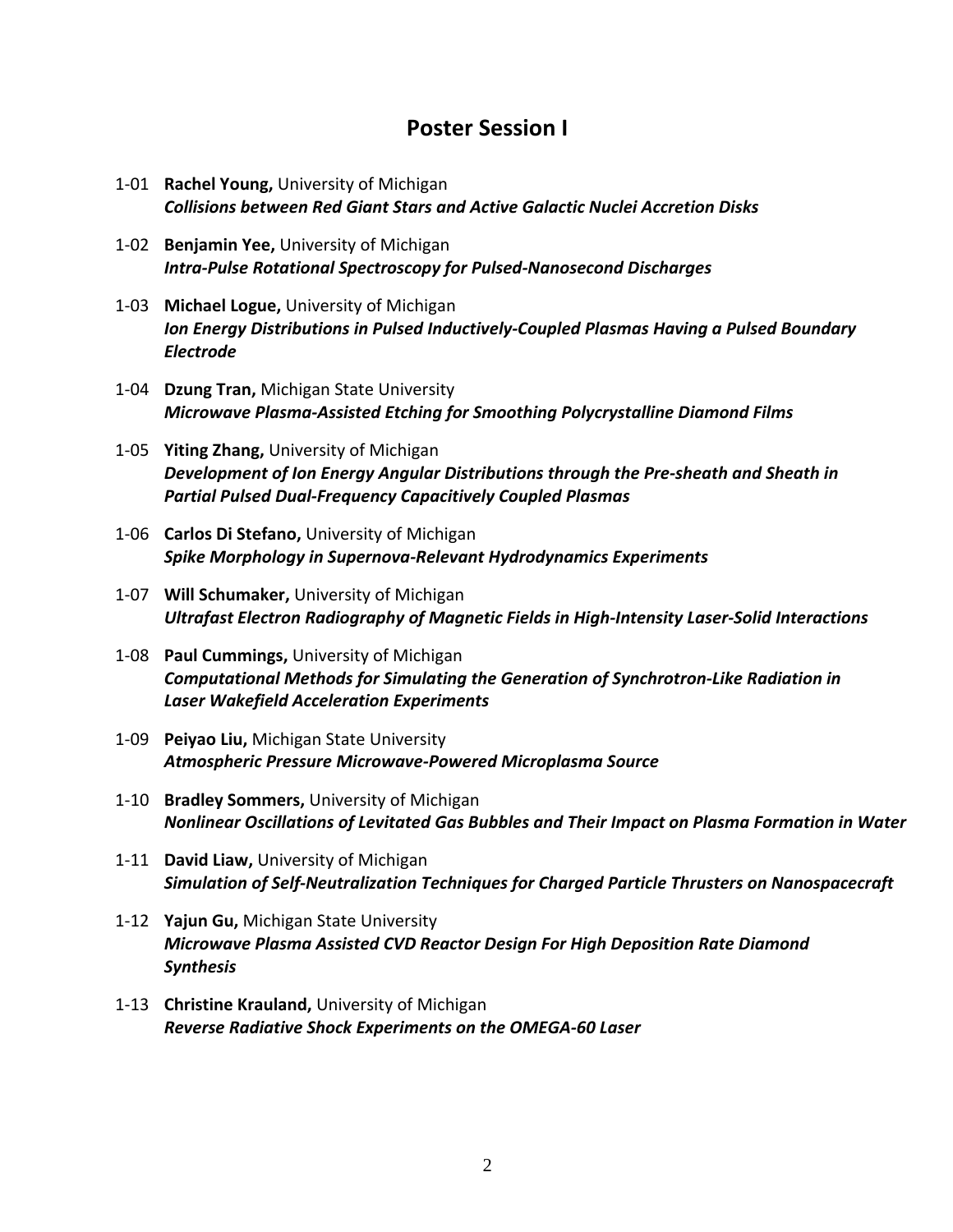### **Poster Session II**

- 2‐01 **Andrew Baczewski,** Michigan State University *Accelerated Cartesian Expansions (ACE): A Linear Scaling Method for the Rapid Evaluation of Pairwise Interactions*
- 2‐02 **Michael Vargas,** University of Michigan *Focusing Betatron Radiation Produced by Laser Wakefield Accelerated Electrons with a Spherically Curved Crystal*
- 2‐03 **Wei Tian,** University of Michigan *Plasma Discharge in Water Based on Pre‐existing Bubbles and Electric Field Rarefaction*
- 2‐04 **Jing Lu,** Michigan State University *Microwave Plasma Assisted Synthesis of Single Crystal Diamond at High Pressures and High Power Densities*
- 2‐05 **Ian Rittersdorf,** University of Michigan *Effects of Random Circuit Fabrication Errors on Small Signal Gain and Output Phase in a Traveling Wave Tube*
- 2‐06 **Franklin Dollar,** University of Michigan *Novel Heavy Particle Acceleration from High Intensity, Short Pulse Lasers*
- 2‐07 **Paul Giuliano,** University of Michigan *Effects of Detailed Heavy Species Interactions in DSMC‐PIC Simulation of a Simplified Plasma Test Cell*
- 2‐08 **Adam Steiner,** University of Michigan *Experimental Investigation of the Evolution of the Magneto‐Rayleigh Taylor Instability on Thin Foils*
- 2‐09 **Naveen Nair,** Michigan State University *An Adaptive Locally Smooth Surface Parameterization for Integral Equations*
- 2‐10 **Eliseo Gamboa,** University of Michigan *Imaging X‐Ray Thomson Scattering Spectroscopy for Characterizing Extreme Matter States*
- 2‐11 **Iverson Bell,** University of Michigan *Investigating the Potential of Electrodynamic Tethers to Enhance Capability of Ultra‐small Spacecraft*
- 2‐12 **Sarah Nowak Gucker,** University of Michigan *Power and Decomposition Studies on an Underwater Dielectric Barrier Discharge Plasma*
- 2‐13 **Jun‐Chieh (Jerry) Wang,** University of Michigan *Electron Current Extraction and Interaction of RF mDBD Arrays*